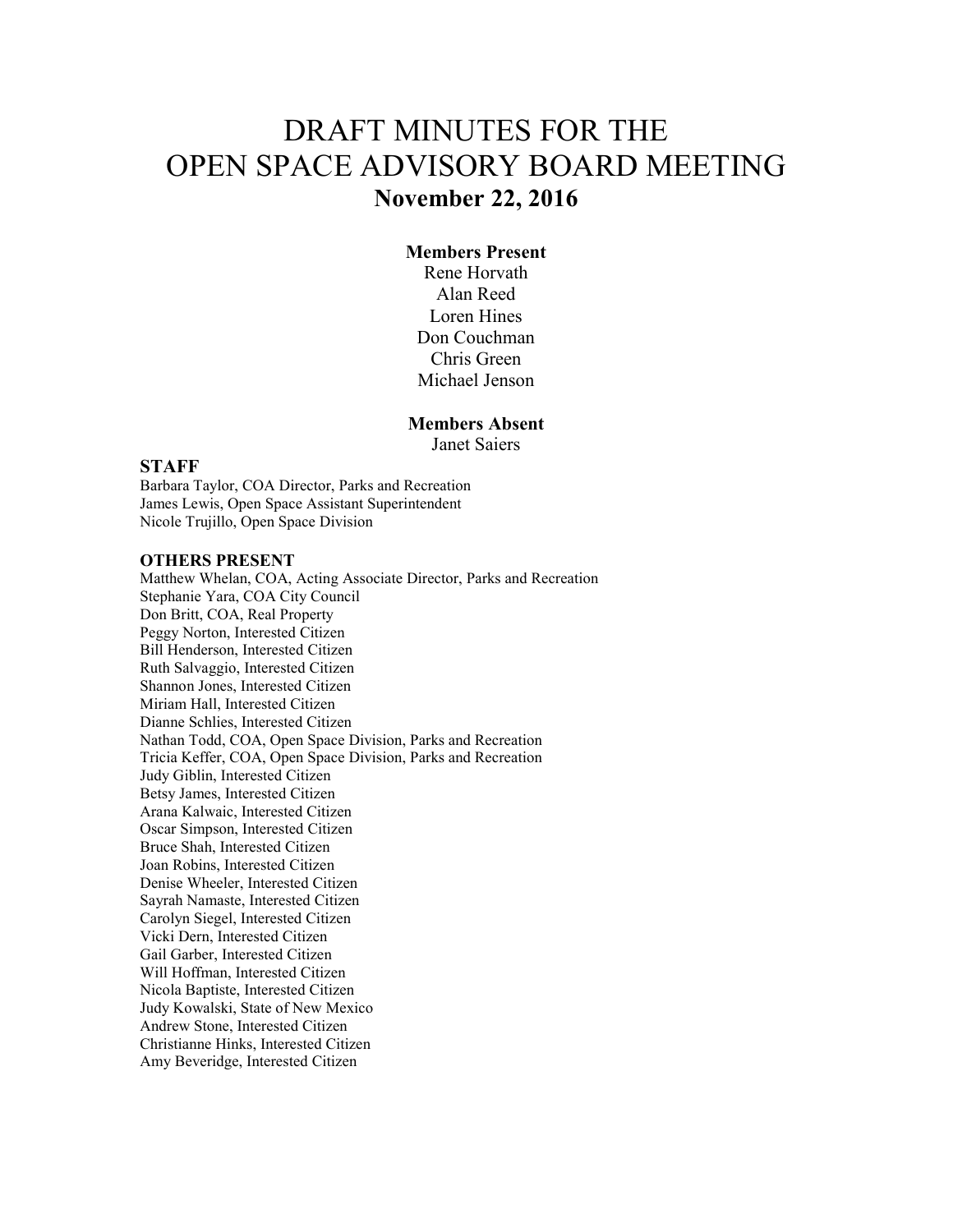Vice Chair Michael Jensen called the meeting to order at 1:35 PM

### **APPROVAL OF AGENDA:**

A motion was made by Alan Reed to approve the agenda for November 22, 2016. The motion was seconded by Rene Horvath. A vote was taken and the motion passed on a 5 to 0 vote. Loren Hines was not in attendance at the time, so was not able to vote.

#### **APPROVAL OF MINUTES:**

A motion was made by Alan Reed to approve the October 25, 2016 minutes. The motion was seconded by Chris Green. A vote was taken and the motion passed on a 5 to 0 vote. Loren Hines was not in attendance at the time, so was not able to vote.

#### **PUBLIC COMMENT:**

Bill Henderson, an interested citizen stated that he would like to request signage for the Atrisco trails.

After some discussion by the board, it was determined that they would like the Army Corp. to come to the December meeting to give a status on projects within the Rio Grande Valley State Park

#### **ANNOUNCEMENTS:**

After some discussion by the board, it was determined to move the December meeting from December 27, 2016 to December 13, 2016.

Rene Horvath stated that the ABC to Z plan was heard and will be continued on December 14, 2016. They are currently working on the IDO and it is their hope to be heard at the EPC in January or February of 2017. She would like the Parks and Recreation Department to be promoting single loaded streets.

Rene Horvath stated that the CPC heard the Santolina project and will be continued January 4, 2017.

Rene Horvath stated that the EPC will be hearing the bridge over the siphon south of I-40

Alan Reed stated he would like for the board to have more of a discussion on the visitor use plan that the National Park Service presented at the October OSAB meeting. After some discussion by the board, it was determined to put this topic on the December agenda for discussion.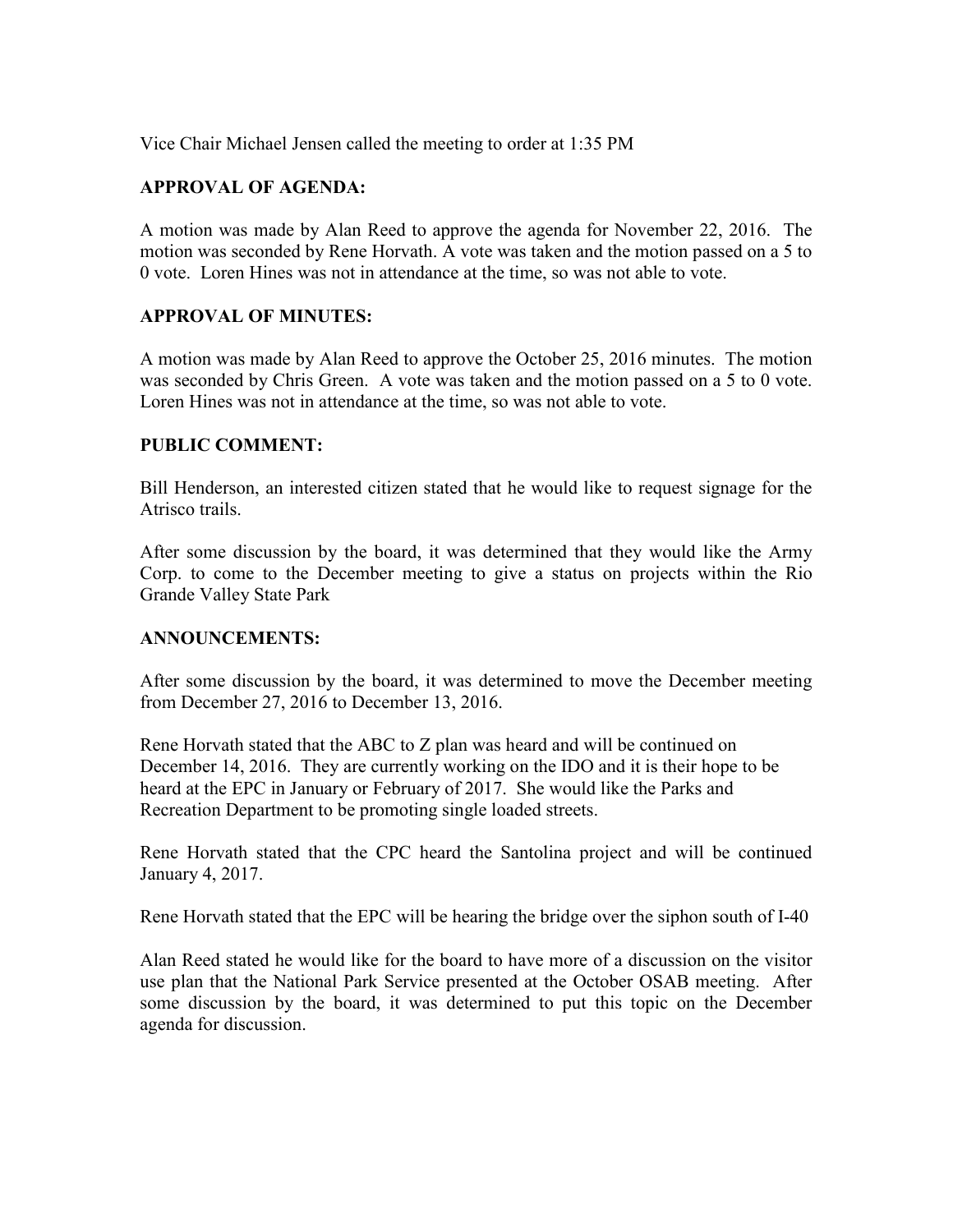#### **DISCUSSION ON ABC TO Z PLAN:**

After some discussion by the board, a motion was made by Alan Reed to have the Open Space Advisory Board urge the City Planning Department and the City Council to include a Parks and Recreation representative on the Design Review Board. The motion was seconded by Chris Green. A vote was taken and the motion passed on a 6 to 0 vote.

### **REAL PROPERTY REPORT:**

After some discussion by the board, a motion was made by Don Couchman, for the Open Space Advisory Board to authorize the Real Property Division to conclude the settlement with the Albuquerque Academy and Juan Tomas in accordance with the Elena Gallegos trade land. The motion was seconded by Chris Green. A vote was taken and the motion passed on a 6 to 0 vote.

After some discussion by the board, a motion was made by Michael Jensen for the Open Space Division to enter into a MOU with the town of Edgewood for their use of a parking lot owned by the City of Albuquerque. The motion was seconded by Alan Reed. A vote was taken and the motion passed on a 6 to 0 vote.

Don Britt gives an update on La Cuentista. He stated that the Real Property Division is awaiting an appraisal and would have more information for the December 13, 2016 meeting.

Don Britt stated that he was contacted by a citizen from the East Mountains wanting to gain access to his property through the City of Albuquerque owned Carolino Canyon property. Mr. Britt would like to put this on the December 13, 2016 agenda listed as an action item.

#### **DISCUSSION ON CANDELARIA FARMS:**

Michael Jensen presented a proposed resolution for the future management of Candelaria Farm preserve as a nature study area and wildlife preserve. Director Taylor stated that the Candelaria Farms Master plan (Predock, 1978) may not have been approved by the Department of the Interior. Judy Kowalski from the State of New Mexico agreed. The public expressed their opinions on the matter. After some discussion by the board, it was determined to keep this item on the agenda for the December 13, 2016 meeting.

## **PARKS AND RECREATION BUDGET SUBMITTAL:**

After some discussion by the board, a motion was made by Alan Reed for the Open Space Advisory Board to endorse the budget request for the 2017 General Obligation Bond program including special requests for upgrading irrigation in the parks and operational equipment for deferred maintenance. The motion was seconded by Chris Green. A vote was taken and the motion passed on a 6 to 0 vote.